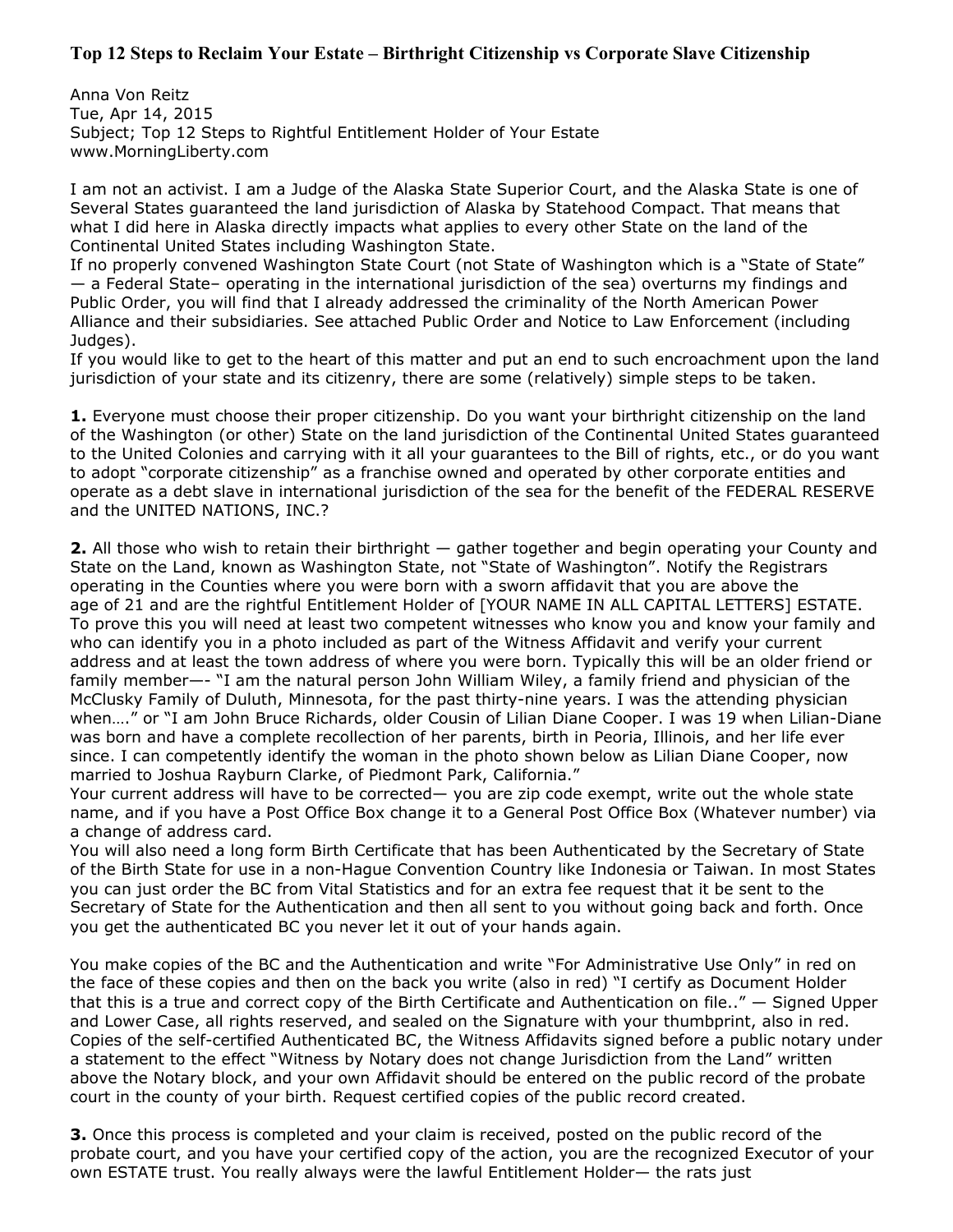"misunderstood on purpose" in order to defraud you and control your assets.

**4.** Now you are the Executor of the ESTATE and they have to do exactly what you tell them to do and they cannot interfere whatsoever. They can no longer harass you or presume upon you or make false claims against you. No judge can act as an Executor de Son Tort with regard to your assets.

**5.** You, meanwhile, have fully realized that there are three versions of "United States" in play. There's the Continental United States (land) for example, Ohio State, and there's the Federal United States (sea) for example, the State of Ohio, and the Corporate United State, also known as the Municipal United States, which also operates in the international jurisdiction of the sea, for example, the STATE OF OHIO. The actual nation is the State which holds land jurisdiction, All the others are corporations— "inchoate States" that exist on paper only— and which as Federal "States" have \*no authority on the land except<sup>\*</sup> that which directly pertains to their own Federal Citizens (federal civilian and military employees, African-Americans, those born in DC, Guam, etc., welfare recipients, and poltiical asylum seekers) or actual federal property— docks, customs houses, arsenals, etc. that have been officially granted to the federal union.

**6.** Standing as the Lawful Entitlement Holder and as an American State Citizen on the land jurisdiction of the Continental United States, you are empowered to serve as a juror of the Continental United States so long as you are not a member of the Bar Association and have attained the age of 21. If you meet the other requirements (age, education, etc.,) that were established for public offices of the land-based State prior to 1860 or meet those requirements adopted by the local citizens of the County now, you may operate as a Judge, Sheriff, Grand Juror, Coroner, or in any office of the State on the land or the County or the Township, so long as you are not a member of the Bar Association.

**7.** Be aware that the Titles of Nobility Amendment ratified prior to the Civil War and incorporated into the actual equity contract known as The Constitution for the united States of America is still in effect and it still prohibits Bar Association Members from holding any public office of the Continental United States. All these "courts" you see and all these "judges" operating them are operating in a purely private capacity — as corporate administrative tribunals and as military tribunals. The proof of this is plain to see— all "State Statutes" they use are privately copyrighted and so, are not public documents. The flags in their courtrooms are all "Executive Flags" of the Commander in Chief—- they are operating in "Special Admiralty"— and falsely presuming that you are an "Enemy Combatant" or "POW" ,etc., instead of recognizing that you are a civilian. Once you put this nonsense to rest by reclaiming your ESTATE from the probate court, they face court-martial and death penalty criminal charges if they continue to take such actions against you.

**8.** As the Lawful Citizenry of the Continental United States you each have more civil authority in your little finger than the entire "federal government". You hold plenary jurisdiction over the land and its assets.

Any attempt to boss you around while you are standing on State land or on your own property is a breach of jurisdiction. Any crime committed on federal property is of course another matter. If you engage in actual international commerce the federales have something to say about it, but most Americans are only engaged in peaceful trade among other organic states of the union. The federal union may only promote and regulate trade among the States \*so as to encourage and expedite such trade. \*They are \*not allowed to restrict \*our internal trade.

**9.** Start reading The Constitution for the united States of America —- the actual Constitution not the corporate fake called the Constitution of the United States of America. The real Constitution is very brief — ten Articles, three Amendments, including the Titles of Nobility of Amendment which the later corporate fakes do not include. This document is the only treaty and equity contract tying us to the British-controlled Federal United States. \*The United Colonies still hold the complete and plenary jurisdiction and extends it to every "State" formed, whether on the land or the sea (corporate).  $*$ 

**\*10.** Bear in mind that the land jurisdiction includes all actual material associated with the land— soil, plants, minerals, people, buildings, animals— all land assets and you have plenary jurisdiction on the land of the nation States. The Federal United States has plenary jurisdiction on "the High Seas and Inland Waterways" and otherwise has only the right to speak to its own Federal Citizens who are "residing" on the land. You don't "reside" on the land— you "inhabit" the land. The problem has been